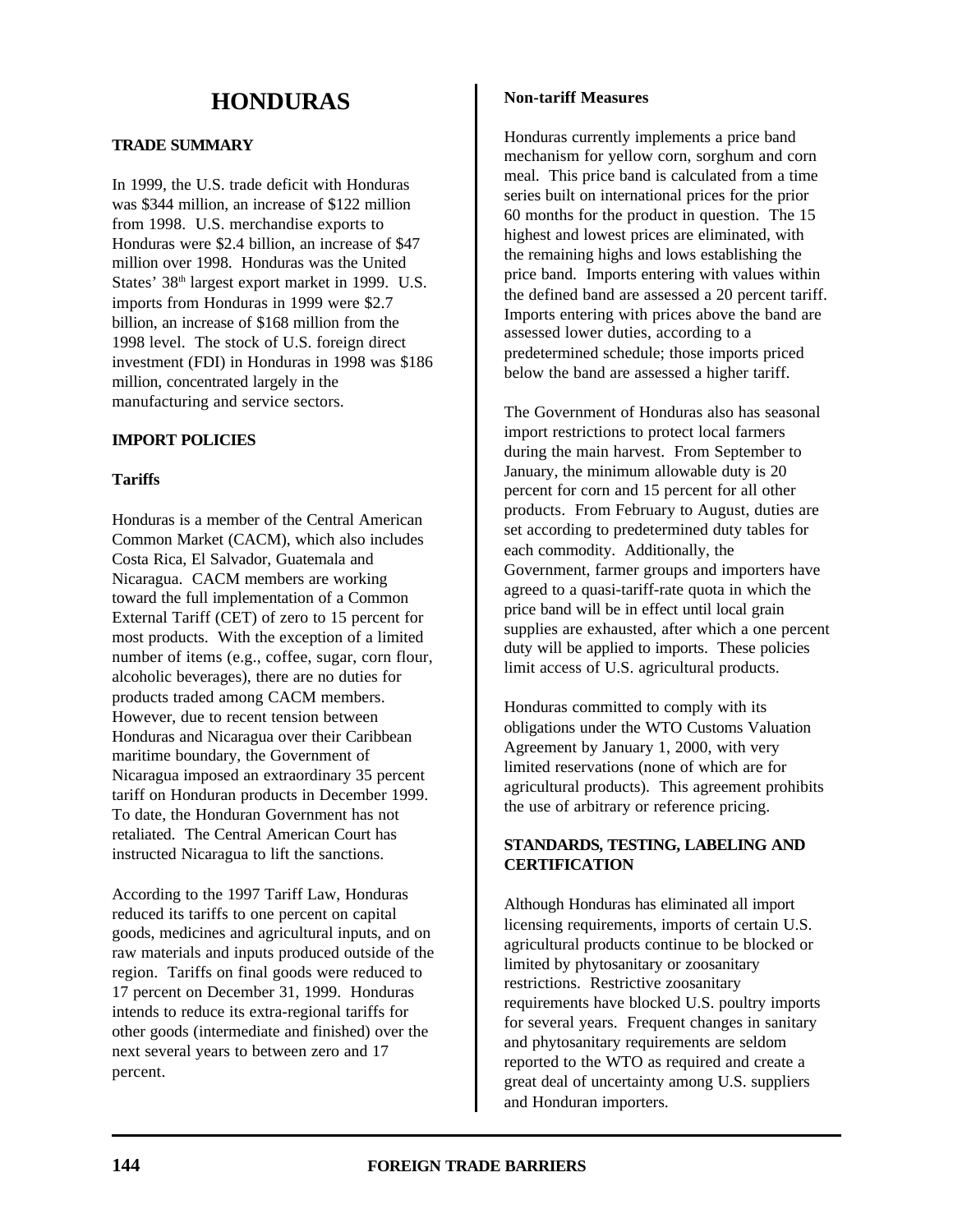#### **HONDURAS**

Honduran law requires that all processed food products be accompanied by a translation into Spanish whenever the label is in another language. In addition, these products must be registered at the Division of Food Control in the Ministry of Public Health. Although these laws are inconsistently enforced, though they may discourage some suppliers.

Some import restrictions, based mainly on phytosanitary, public health, public morale and national security grounds, remain. Restrictions are imposed on firearms and ammunition, toxic chemicals, pornographic material and narcotics. Other import restrictions are applied to chicken, meat and cosmetics.

#### **GOVERNMENT PROCUREMENT**

Under Honduran contracting law, all public works contracts over \$14,000 must be offered through open competitive bidding. To participate in public tenders, foreign firms are required to act through a local agent. Firms acting in this capacity must be at least 51 percent Honduran-owned, unless the procurement is classified as linked to a national emergency. In theory, foreign firms are given national treatment for public bids. In practice, U.S. firms complain about the mismanagement and lack of transparency in Honduran Government tenders. These deficiencies are particularly evident in the public bidding for telecommunications, pharmaceutical and energy contracts. Honduras is not a signatory of the WTO Agreement on Government Procurement.

## **INTELLECTUAL PROPERTY RIGHTS PROTECTION**

In 1998, Honduras was placed on the Special 301 "Watch List" for its failure to afford adequate protection to intellectual property rights. On April 20, 1998, USTR suspended a portion of Honduras' GSP and CBI benefits because of the failure of the Government of Honduras to take action to curtail broadcast television piracy. These benefits were restored on June 30, 1998, following Government moves to suspend and fine the offending stations. The

Government continues to monitor television stations for broadcast piracy, and no further complaints have been received.

January 1, 2000, was the deadline for Honduras to comply with its WTO obligations under the Trade-Related Aspects of Intellectual Property Rights (TRIPS). Two new laws to correct deficiencies in previous legislation on copyrights, patents and trademarks were passed in December 1999. The Ministry of Industry, the National Telecommunications Commission and the Prosecutor General's Office will have enforcement responsibilities for the new legislation.

Honduras and the United States initialed a Bilateral IPR Agreement in March 1999. Honduras became a member of the World Intellectual Property Organization (WIPO) in 1983 and ratified the TRIPS Agreement in 1994.

#### **Copyrights**

In December 1999, the Honduran Congress passed a new copyright law intended to bring Honduras into compliance with its TRIPS obligations. This law was published in the Official Gazette on January 15, 2000. The updated law adds more than 20 different criminal offenses related to copyright infringement and establishes fines and suspension of services which can be levied against offenders. The piracy of books, sound and video recordings, compact discs, and computer software is still widespread in Honduras; the new law will be important in the Government's effort to reduce these copyright practices.

#### **Patents and Trademarks**

Honduras ratified the Paris Convention for the Protection of Industrial Property in 1994. The Honduran Congress passed a new Industrial Property Law in December 1999, which covers both trademarks and patents. This law was published in the Official Gazette on February 5, 2000. Modifications to the Patent Law of 1993 now include patent protection for